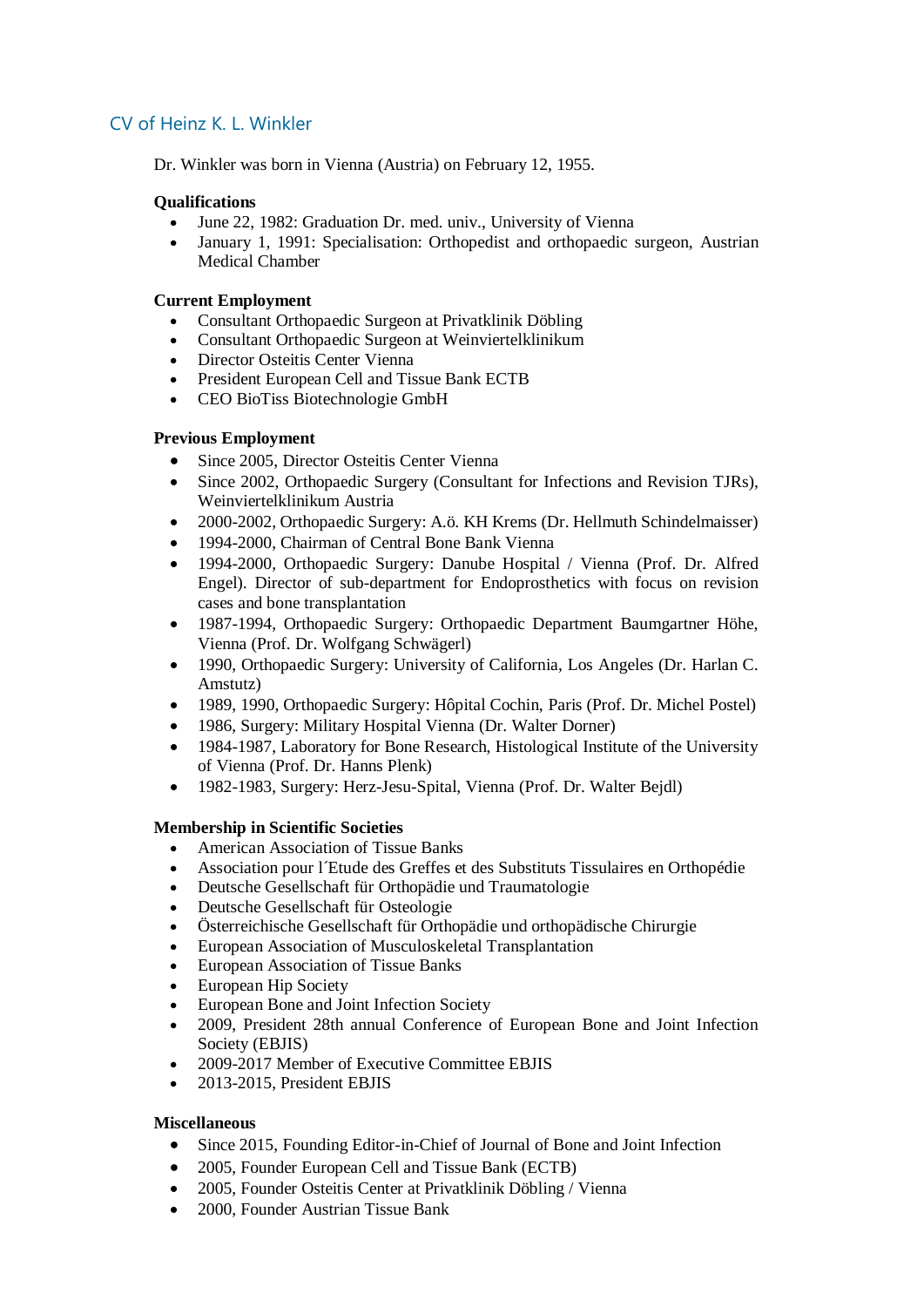- 1998, Founder Austrian Bone and Joint Infection Society
- Since 1994, Technical Co-operation Expert IAEA (Tissue Banking)
- 1996, Introducing a new technique of treating bone infection using antibiotic impregnated bone graft
- 1994, President of 3rd European Conference on Tissue Banking and Clinical Application of Grafts at the Vienna International Center (in co-operation with IAEA, Oct. 1994)
- 1993-2001, General Secretary of EATB
- Co-Author of "General Standards for Tissue Banking" of EATB
- 1993, Development of a new press fit porous cup for acetabular revision (Winkler Cup / DePuy)
- 1992- 2000, Associate Professor for Orthopaedics at Academy for Physiotherapy Vienna
- 1992, Introducing the "Viennese Protocol for Bone Banking". Presentation during EAMST Conference in Brussels. First Bone Bank in the world using PCR as a routine method for donor screening (meanwhile standard in most tissue banks)
- 1992, Founding member of European Association of Tissue Banks (EATB)
- 1991, Introducing irradiated massive allografts into clinical practice in Austria
- 1990, Introducing an improved standardized technique for reconstruction of severely deficient acetabula with allograft bone

#### **Book Editor**

- "Orthopaedic Allograft Surgery" by A. Czitrom and **H. Winkler** (eds.), Springer Wien New York, 1996
- "Culture Negative Orthopedic Biofilm Infections", Editors: Garth D. Ehrlich, Patrick J. DeMeo, J. William Costerton, **Heinz Winkler**, Springer, 2013

#### **Articles and presentations on**

- Septic Surgery
- Joint Replacement
- Revision Surgery
- Foot Surgery
- Bone Transplantation
- Tissue Banking

## Most cited Publications

Winkler H, Haiden P. Allograft Bone as Antibiotic Carrier. *J Bone Joint Infect* 2017; 2(1):52-62. doi:10.7150/jbji.17466. Available from<http://www.jbji.net/v02p0052.htm>

**Winkler H.** "Treatment of chronic bone infection" *Oper Tech Orthop,* 2016 26: 2-11

- Lichstein P, Gehrke T, Lombardi A, Romano C, Stockley I, Babis G, Bialecki J, Bucsi L, Cai X, Cao L, de Beaubien B, Erhardt J, Goodman S, Jiranek W, Keogh P, Lewallen D, Manner P, Marczynski W, Mason JB, Mulhall K, Paprosky W, Patel P, Piccaluga F, Polkowski G, Pulido L, Stockley I, Suarez J, Thorey F, Tikhilov R, Velazquez JD, **Winkler H.** "One-stage versus two-stage exchange" *J Orthop Res.* 2014 Jan;32 Suppl 1:S141-6. doi: 10.1002/jor.22558.
- Ehrlich, GD, DeMeo, PJ, Costerton, JW, **Winkler, H** (Eds.) "Culture Negative Orthopedic Biofilm Infections" Springer Series on Biofilms, Springer-Verlag (Berlin Heidelberg), 2012. ISBN 978-3-642-29554-6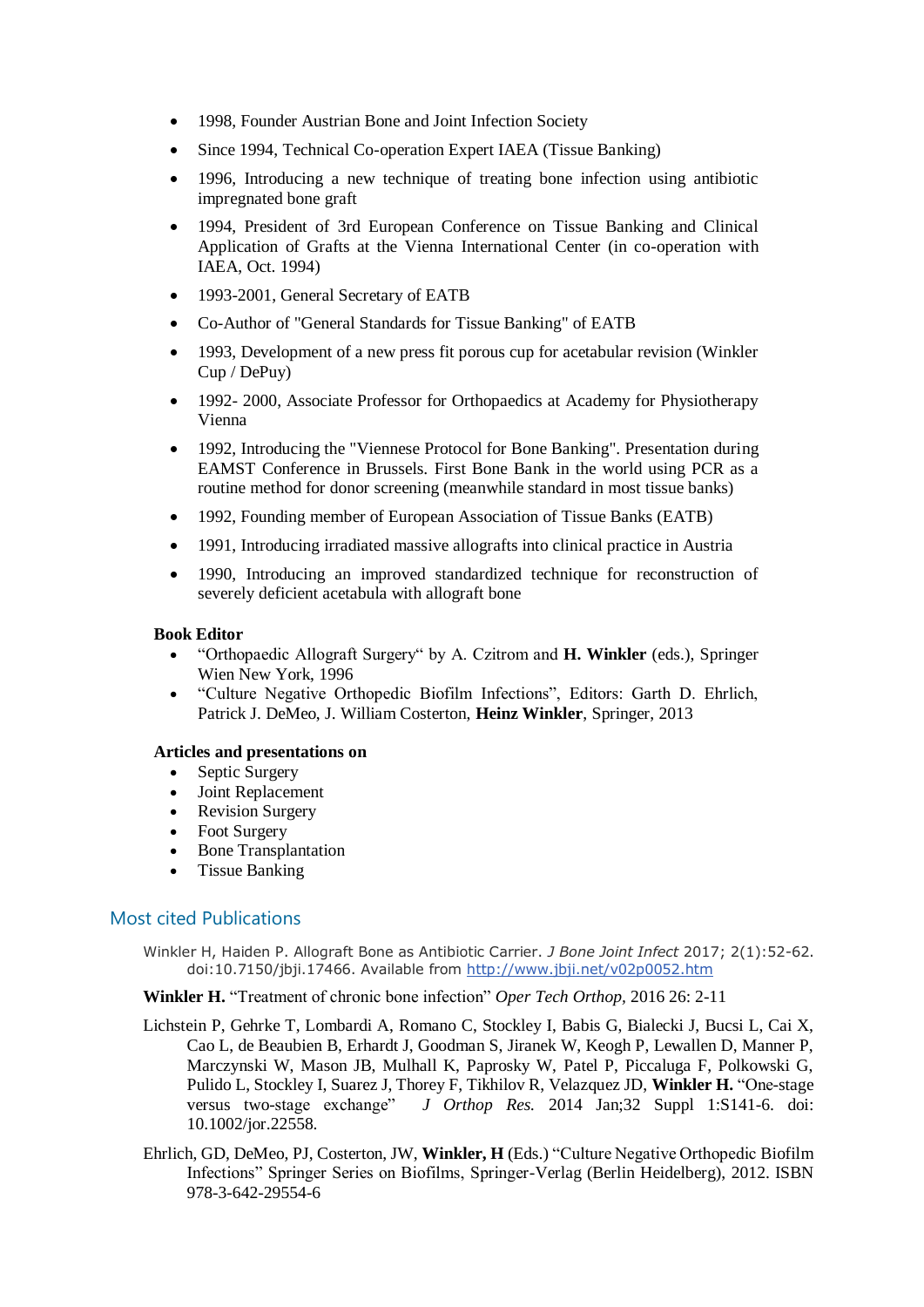- **Winkler H.** "Bone grafting and one-stage revision of THR biological reconstruction and effective antimicrobial treatment using antibiotic impregnated allograft bone" *Hip Int.* 2012 Jul-Aug; 22 Suppl 8:S62-8. doi: 10.5301/HIP.2012.9572.
- **Winkler H.** "Rationale for one stage exchange of infected hip replacement using uncemented implants and antibiotic impregnated bone graft. *Int J Med Sci.* 2009 Sep 4;6(5): 247-52.
- **Winkler H**, Stoiber A, Kaudela K, Winter F, Menschik F. One stage uncemented revision of infected total hip replacement using cancellous allograft bone impregnated with antibiotics. *J Bone Joint Surg Br* 2008; 90-B-12: 1580-4.
- Winkler H, Janata O, Berger C, Wein W, Georgopoulos A. **In vitro release of vancomycin and tobramycin from impregnated human and bovine bone grafts**. *J Antimicrob Chemother.*  2000;**46**:423-8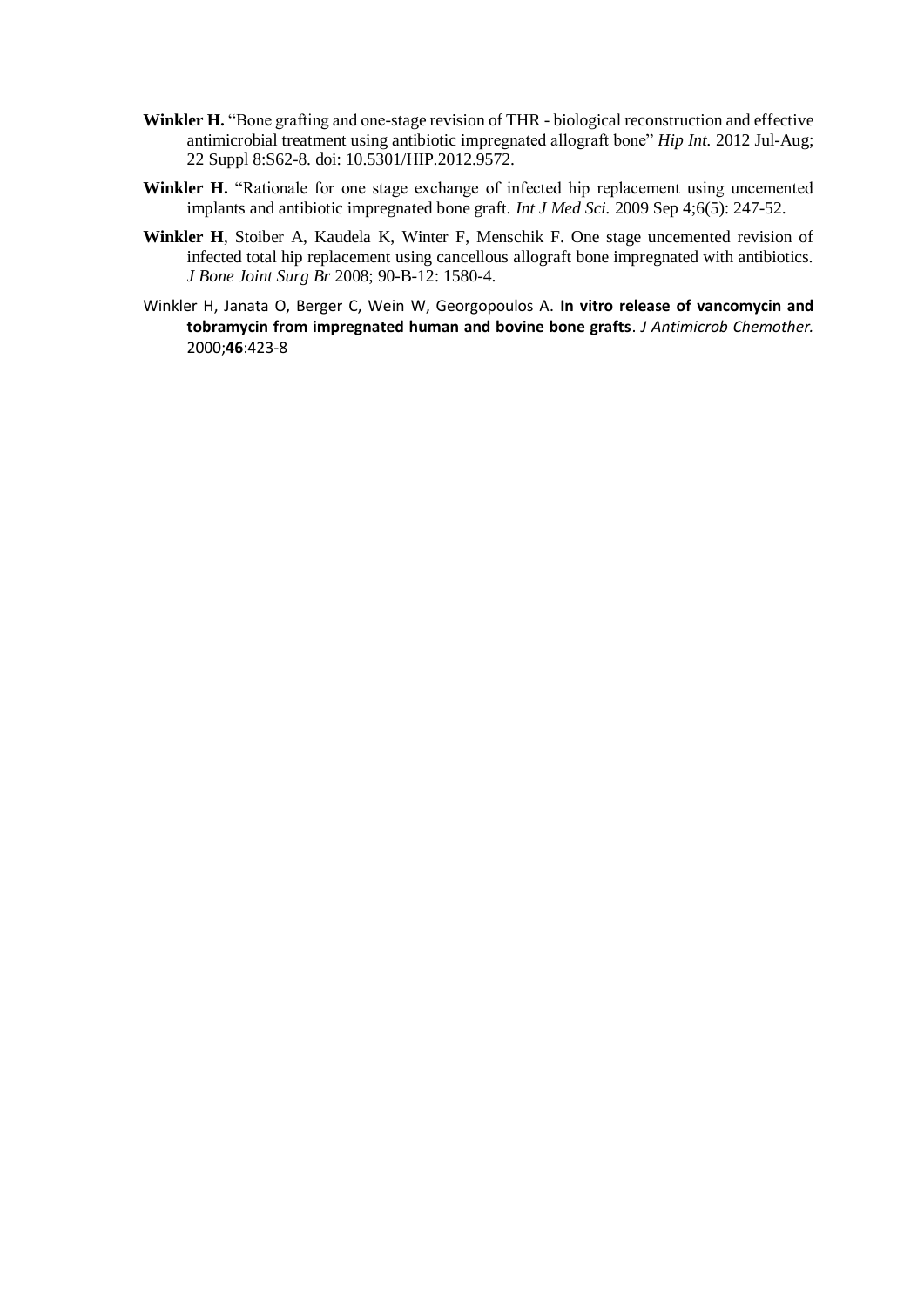## **Publications**

1-35

1. Winkler H, Kelaridis T. [Helal's metatarsal osteotomy. Indication and technic with reference to shape and function of the foot]. Z Orthop Ihre Grenzgeb 1989;127:556-60.

2. Winkler H, Bohmann F, Schwaegerl W. Einheilverhalten tiefgefrorener Femurköpfe bei Kombination mit zementfreier Schraubpfanne. OrthopPraxis 1992:47-53.

3. Hochstein P, Aymar M, Winkler H, Wentzensen A. [Surgical treatment of diaphyseal tibial fractures. Choice of procedure and results of treatment of 187 fractures]. Unfallchirurgie 1994;20:259-75.

4. Winkler H, Smretschnig P. Zementfreier Pfannenwechsel mit sphärischen Implantaten. Medizinisch Orthopädische Technik 1994:238-45.

5. Winkler H, Bohmann F, Schwaegerl W. Acetabular reconstruction technique. In: Czitrom AA, Winkler H, eds. Orthopaedic allograft surgery. Wien, New York: Springer Verlag; 1996:135-45.

6. Winkler H, Janata O, Berger C, Wein W, Georgopoulos A. In vitro release of vancomycin and tobramycin from impregnated human and bovine bone grafts. J Antimicrob Chemother 2000;46:423- 8.

7. Berger C, Anzbock W, Lange A, Winkler H, Klein G, Engel A. Arterial occlusion after total knee arthroplasty: successful management of an uncommon complication by percutaneous thrombus aspiration. J Arthroplasty 2002;17:227-9.

9. Obenaus C, Winkler H, Girtler R, Huber M, Schwagerl W. Extra-large press-fit cups without screws for acetabular revision. J Arthroplasty 2003;18:271-7.

11. Kessler T, Wagner N, Winkler H. [Tibial tuberosity avulsion fracture and posterior fracture of the proximal tibial epiphysis]. Der Unfallchirurg 2006;109:990-4.

12. Winkler H, Kaudela K, Stoiber A, Menschik F. Bone grafts impregnated with antibiotics as a tool for treating infected implants in orthopedic surgery - one stage revision results. Cell Tissue Bank 2006;7:319-23.

13. Winkler H, Krems KK. ONE STAGE NON-CEMENTED REVISION OF SEPTIC HIP PROSTHESIS USING ANTIBIOTIC-LOADED BONE GRAFTS. J Bone Joint Surg Br Proceedings 2006;88-B:84-a-.

14. Winkler H, Stoiber A. One-stage Non-cemented Revision of Septic Hip Prosthesis Using Antibiotic-loaded Bone Graft. In: Meani E, Romanò C, Crosby L, Hofmann G, Calonego G, eds. Infection and Local Treatment in Orthopedic Surgery. Berlin, Heidelberg: Springer Berlin Heidelberg; 2007:194-200.

15. Winkler H, Stoiber A, Kaudela K, Winter F, Menschik F. One stage uncemented revision of infected total hip replacement using cancellous allograft bone impregnated with antibiotics. J Bone Joint Surg Br 2008;90-B:1580-4.

16. Bettin D, Winkler H. COMPARATIVE EVALUATION OF RESULTS AFTER LOCAL ANTIBIOTIC THERAPY WITH GENTAMYCIN IN FORM OF BEADS AND FLEECE. J Bone Joint Surg Br Proceedings 2009;91-B:311-b-.

17. Bettin D, Winkler H, Zurakowski D, Harle A, Niehoff F. EARLY RECOGNITION OF INFECTIONS BY ANALYSIS OF THE LEUKOCYTES IN THE DEEP WOUND DRAINAGE. J Bone Joint Surg Br Proceedings 2009;91-B:311-a-.

19. Winkler H. Rationale for one stage exchange of infected hip replacement using uncemented implants and antibiotic impregnated bone graft. Int J Med Sci 2009;6:247-52.

20. Winkler H, Stoiber A. ONE-STAGE NON-CEMENTED REVISION OF SEPTIC HIP PROSTHESIS USING ANTIBIOTIC LOADED BONE GRAFT. J Bone Joint Surg Br Proceedings 2009;91-B:310-b-.

21. Winkler HK, Trnka HJ. SALVAGE OF SEVERELY DESTROYED INFECTED REAR FOOT USING ANTIBIOTIC-IMPREGNATED BONE GRAFT. J Bone Joint Surg Br Proceedings 2009;91-B:309-b-.